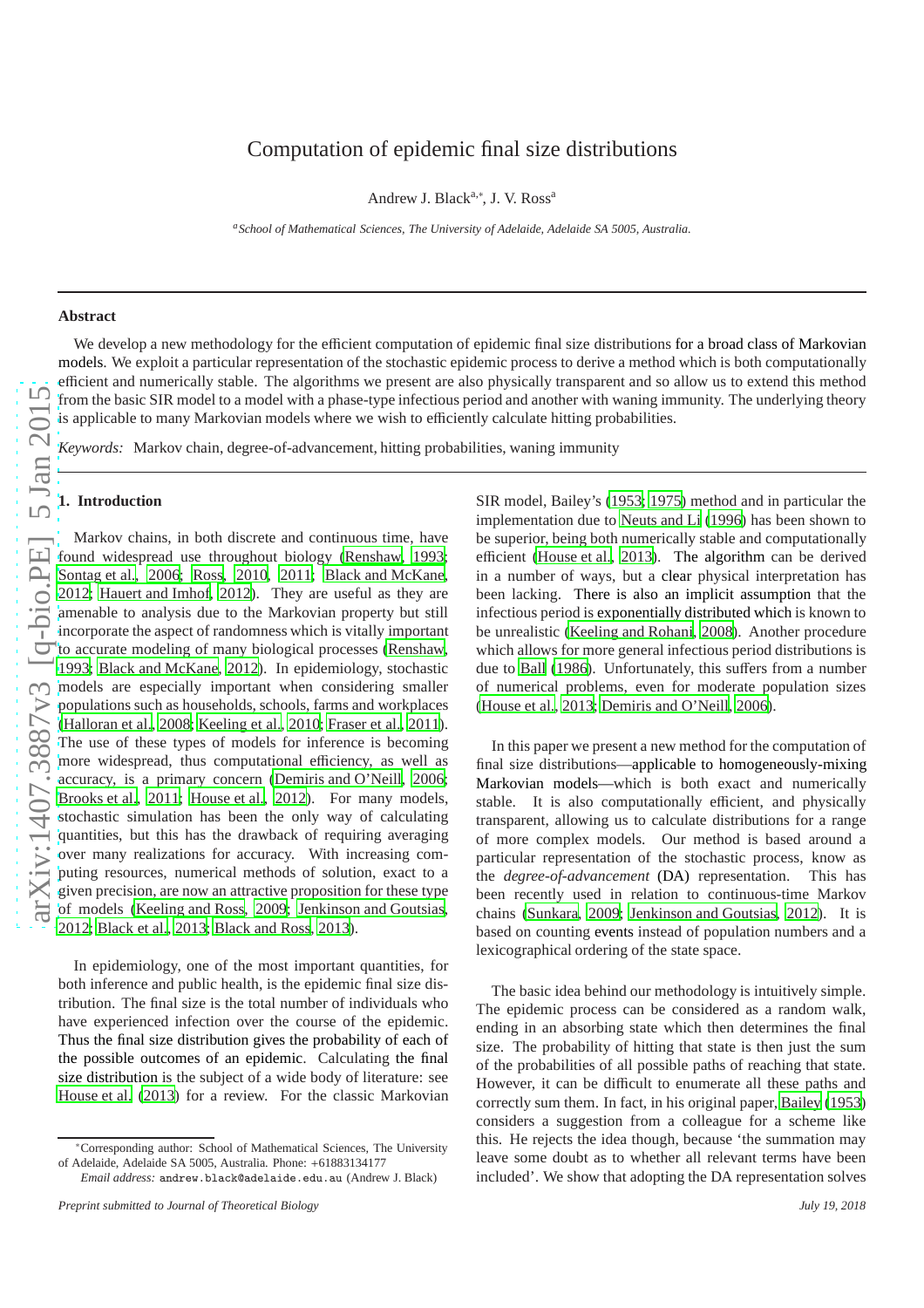this problem and summing over all paths becomes trivial as the jump chain of the process resembles a probability tree. Our method is an advancement on Bailey's method—and derivatives of it—as it is more transparent and can be extended to a range of more complex models; it allows us to calculate final size distributions for models which up until now have been intractable to all but simulation, such as those which include waning immunity.

The remainder of this paper is as follows. We begin by illustrating the fundamental idea using the SIR model. We discuss the methodology and algorithms in some detail because the models we consider later are generalizations of this. In particular we compute the final size distribution for an SIR model with a phase-type infectious period distribution and a model with waning immunity where the number of infections is potentially unbounded. Finally we give a discussion of our results and their other uses. In particular, we highlight the connection to the computation of hitting probabilities [\(Norris](#page-7-23), [1997\)](#page-7-23). Although we have derived these results by considering models in epidemiology, the basic results are much more general. Stochastic models with a similar structure are now common tools in many areas [\(Black and McKane](#page-7-4), [2012](#page-7-4)) and hence this methodology will be potentially useful in a wide range of disciplines. MATLAB code for generating all these results is provided in the supplementary material.

## **2. SIR final size distribution**

We illustrate the basic idea using the well known Markovian SIR model [\(Keeling and Rohani, 2008\)](#page-7-20). The state of the process is  $X(t) = (S, I)$ , the number of susceptible and infectious individuals at time *t*. The transitions and rates which define the model are given in Table [1.](#page-1-0) These transitions are given in terms of the population numbers, *S* and *I*, hence this is known as the population representation. Instead of this, we work with the DA representation [\(van Kampen, 1992;](#page-7-24) [Sunkara](#page-7-22), [2009;](#page-7-22) [Jenkinson and Goutsias, 2012\)](#page-7-13). This involves counting the number of events of each type instead of the population numbers. We therefore define  $Z_1$  and  $Z_2$  as the number of infection and recovery events respectively, and hence the state of the process at time *t* is  $\mathbf{Z}(t) = (Z_1, Z_2)$ . The random variable  $Z_1$  also counts the first infection events, which we take to have occurred from an outside source and hence sets the initial condition for the problem. The difference between these representations is that population numbers can both increase and decrease, whereas the transition counts can only ever increase. The number of susceptible, infectious and recovered individuals are then given by,

$$
S = N - Z_1, \quad I = Z_1 - Z_2, \quad R = Z_2,\tag{1}
$$

respectively, where  $N$  is the total population size. Using these relations the rates of each type of transition can be calculated in terms of  $Z_1$  and  $Z_2$ .

| Transition                          | Rate |
|-------------------------------------|------|
| $(S, I) \rightarrow (S - 1, I + 1)$ | BS I |
| $(S, I) \rightarrow (S, I - 1)$     |      |

Table 1: Transitions and rates defining the SIR model.  $R = N - S - I$ , where *N* is the size of the population.

<span id="page-1-0"></span>

<span id="page-1-1"></span>Figure 1: The state space of the SIR model in the DA representation.  $Z_1$  counts the number of infection events and  $Z_2$  counts the number of recovery events. The states are numbered  $i = 1, \ldots, 10$  according to their co-lexicographic order. Arrows denote possible transitions and the initial state,  $\mathbf{z}_2 = (1, 0)$ , is colored in gray. The state  $z_1 = (0, 0)$  corresponds to all individuals being susceptible.

We index the states of the system by  $z_i = (z_1, z_2), i =$ 1, ..., Ψ, where  $\Psi = (N + 1)(N + 2)/2$  is the size of the state space. Thus the elements of  $z_i$  are the counts of events  $Z_1$  and *Z*<sup>2</sup> that have occurred in reaching the state *i*. The states of the system are ordered, such that  $z_i \leq z_{i+1}$ . This means that,

$$
(z_1, z_2) < (z'_1, z'_2)
$$
 iff  $z_2 < z'_2$  or  
 $z_2 = z'_2$  and  $z_1 \le z'_1$ . (2)

This is a *co-lexicographic ordering*, in contrast to that used by [Jenkinson and Goutsias \(2012\)](#page-7-13), which is a lexicographic ordering. We choose this because it allows for a simplification of later parts of the algorithm needed to calculate the final size distribution. Figure 1 shows the DA state space for an SIR model with  $N = 3$ . The states are indexed linearly according to their co-lexicographic ordering and arrows indicate possible transitions between states. In practice, this ordering and the linear indexing of the states is most easily enumerated by using a simple nested loop system: the first loop iterates over values of  $Z_2 = 0, \ldots, N$  and then a second loop, nested inside the first, iterates over values of  $Z_1 = z_2, \ldots, N$ . The state index, *i*, is then simply assigned by keeping count of the number of states which have been iterated over.

This ordering means that the stochastic transition matrix (the generator), and hence the jump chain of the process is upper triangular. The jump chain can now be thought of as a probability tree, where the probabilities at the leaves (i.e., the absorbing states) are found by multiplying and adding probabilities along the different branches. Given that the system starts in state *i* with probability  $b_i$  we can simply write down equations for  $p_i$ ,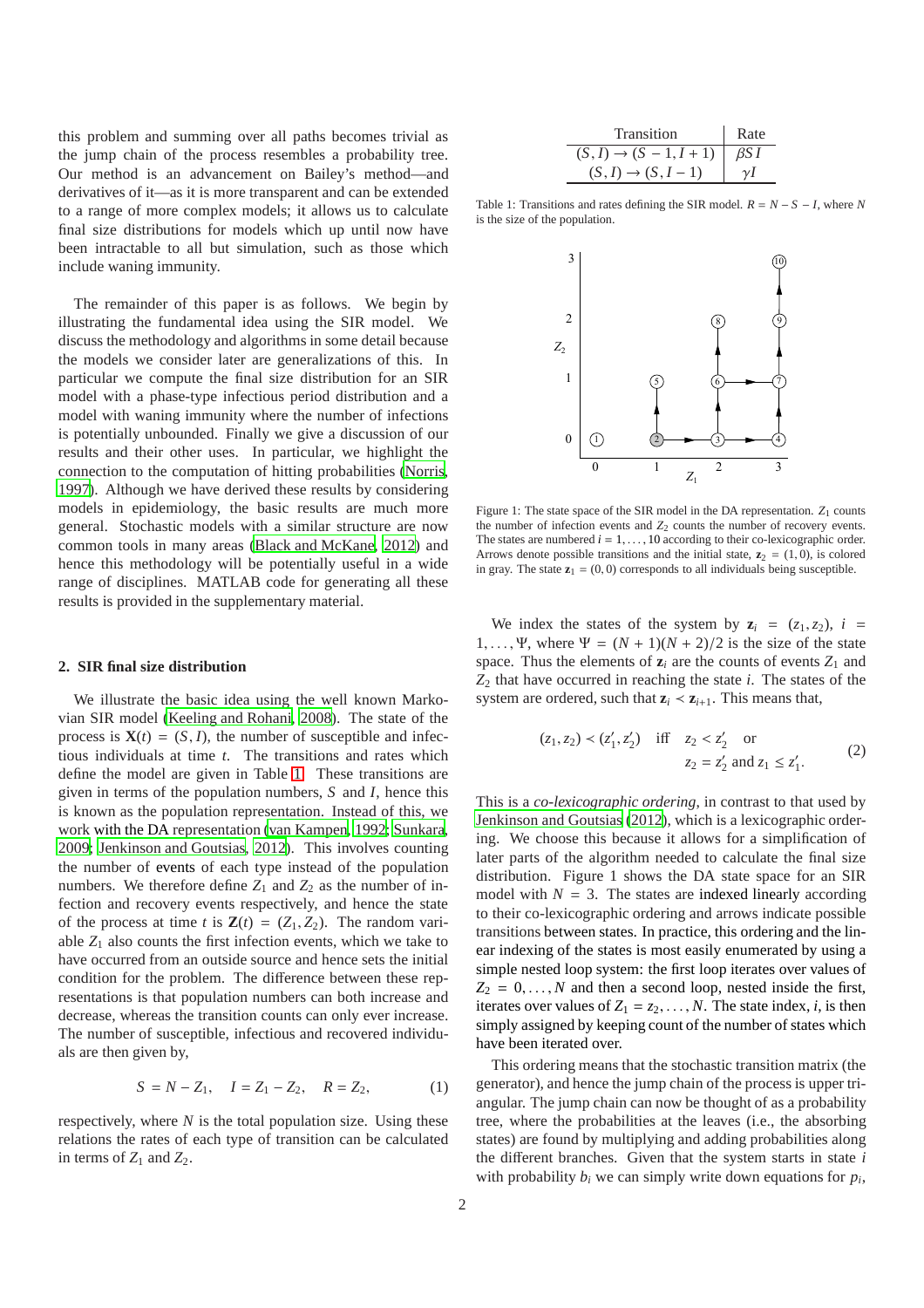the probability of visiting (or ending in) state *i*,

<span id="page-2-1"></span>
$$
p_i = b_i + \sum_j \alpha_{ji} p_j \tag{3}
$$

where the sum on *j* is over all states which lead to state *i* and  $\alpha_{ii}$  is the probability of entering state *i* from state *j*. More generally, this system of equations can be written as

<span id="page-2-0"></span>
$$
(I - A)\mathbf{p} = \mathbf{b},\tag{4}
$$

where *A* is the transpose of the jump chain matrix. As the matrix (*I*−*A*) is lower triangular, this system of equations is solved very efficiently via forward substitution. This is implemented automatically in MATLAB. Once we have solved Eq. [\(4\)](#page-2-0) then the final size distribution,  $\mathbf{u} = (u_0, \dots, u_N)$ , is found by selecting the elements of **p** corresponding to absorbing states, i.e. those where  $Z_1 = Z_2$ . For this model we can easily write down an expression for indices of these absorbing states,

$$
u_j = p_{j(2N+3-j)/2+1}, \quad j = 0, \dots, N. \tag{5}
$$

Solving Eq. [\(4\)](#page-2-0) gives the probabilities of visiting all states in the system, given that we start from a particular set of states. As the state space for these problems can become very large we might not want to store the elements of *A*. Instead, we can exploit the ordered structure of the state space to derive a simple recursive method for solving equation [\(3\)](#page-2-1).

Firstly we set  $\mathbf{p} = \mathbf{b}$ , the initial state of the system. Next, as described earlier, we use a pair of nested loops to iterate through the states of the system in co-lexicographic order. For each state we calculate the rates of the two possible events, infection and recovery respectively, as

<span id="page-2-3"></span>
$$
a_1 = \beta(N - z_1)(z_1 - z_2),
$$
  
\n
$$
a_2 = \gamma(z_1 - z_2).
$$
\n(6)

Note that  $a_1$  and  $a_2$  are functions of the state, but we suppress this for clarity of the exposition. We then define the total rate as  $a_0 = a_1 + a_2$ . Remembering that the variable *i* indexes the states of the system, we then update the elements of **p** according to

<span id="page-2-2"></span>
$$
p_{i+1} = p_{i+1} + p_i a_1/a_0, \quad a_1 > 0,
$$
  
\n
$$
p_{i+N-z_2} = p_{i+N-z_2} + p_i a_2/a_0, \quad a_2 > 0.
$$
 (7)

This reduces the overhead of the calculation because there is no need to store the elements of the jump matrix and their positions. This algorithm relies on being able to calculate the index of the states which state  $i$  feeds into efficiently without the need for complex search routines or pre-calculation of any quantities. The ordering of the state space makes what is potentially a difficult and inefficient procedure quite straightforward.

If we do not wish to calculate the whole vector **p**, but only the probabilities of hitting the absorbing states (i.e., the final size distribution) then we can alter the algorithm to require even less storage. This will become important later when we consider problems with a much larger state space. To see the intuition behind this, firstly note that this algorithm summarised in Eq. [\(7\)](#page-2-2) is different to forward substitution. Each step of the above algorithm calculates the probabilities of transitioning to the connected states given that we are in state *i*. These parts are then added to any existing transition probabilities which have already been calculated. In this way, each  $p_i$  is calculated piecewise in two steps but because of the ordering, once the algorithm reaches state *i*, all the contributions to  $p_i$  will have been added and hence  $p_i$  can be used to calculate further probabilities. Conversely, forward substitution calculates each  $p_i$  in one step from probabilities already calculated as in Eq. [\(3\)](#page-2-1). With the algorithm above, once it has iterated over state *i* then  $p_i$  and the reaction rates  $a_1$  and  $a_2$  are no longer required for the rest of the calculation (unless  $i$  is an absorbing state, in which case  $p_i$  forms part of the final size distribution). Hence memory which was used to store the probabilities  $p_j$ ,  $j \leq i$  can be reused. This point underlies all the other algorithms presented in this paper.

The observation just noted may be used to reduce the amount of memory needed for the algorithm as follows. The implementation here assumes that initially the system starts in a state with *m* infectious individuals. This is the most common situation, but can be extended to handle a situation where there is a distribution of starting states with the addition of some complexity. We first define the vector **q** which will hold working variables / probabilities. The size of this vector is  $|q| = N + 1$  which corresponds to the total number of states for which  $Z_2 = 0$ , i.e., the bottom row of states in Figure [1.](#page-1-1) Initially the elements of **q** are set to zero except  $q_{m+1} = 1$ , where *m* is the initial number of infectious individuals. The algorithm then proceeds as before, iterating over the states of the system in co-lexicographic order. For each state we calculate the rates as in Eq.[\(6\)](#page-2-3) and then update the elements of **q** such that,

<span id="page-2-4"></span>
$$
q_{z_1+2} = q_{z_1+2} + q_{z_1+1} a_1/a_0, \quad a_1 > 0,
$$
  
\n
$$
q_{z_1+1} = q_{z_1+1} a_2/a_0, \quad a_2 > 0.
$$
\n(8)

We can see that once the probability stored in element  $q_{z+1}$  has been used to calculate the two new probabilities, it is replaced with a new probability  $(q_{z_1+1} a_2/a_0)$ . Once the algorithm has completed then **q** holds the probabilities of the final size distribution  $(\mathbf{u} = \mathbf{q})$ . Note that for the generalised algorithm in the next section this is not true and the required number of working variables is larger than the final size distribution. This version of the algorithm thus reduces the length of the vector needed to store probabilities from  $(N + 1)(N + 2)/2$  to  $N + 1$ , although the running time is approximately the same as the previous algorithm as we still need to iterate over all the possible states of the system.

As described above, this algorithm is not the most optimized version we can conceive of, but we have left it in this form because it is easier to see how this generalizes to models with many more events. For example, we can optimize this to remove the conditional statements, as we know where the absorb-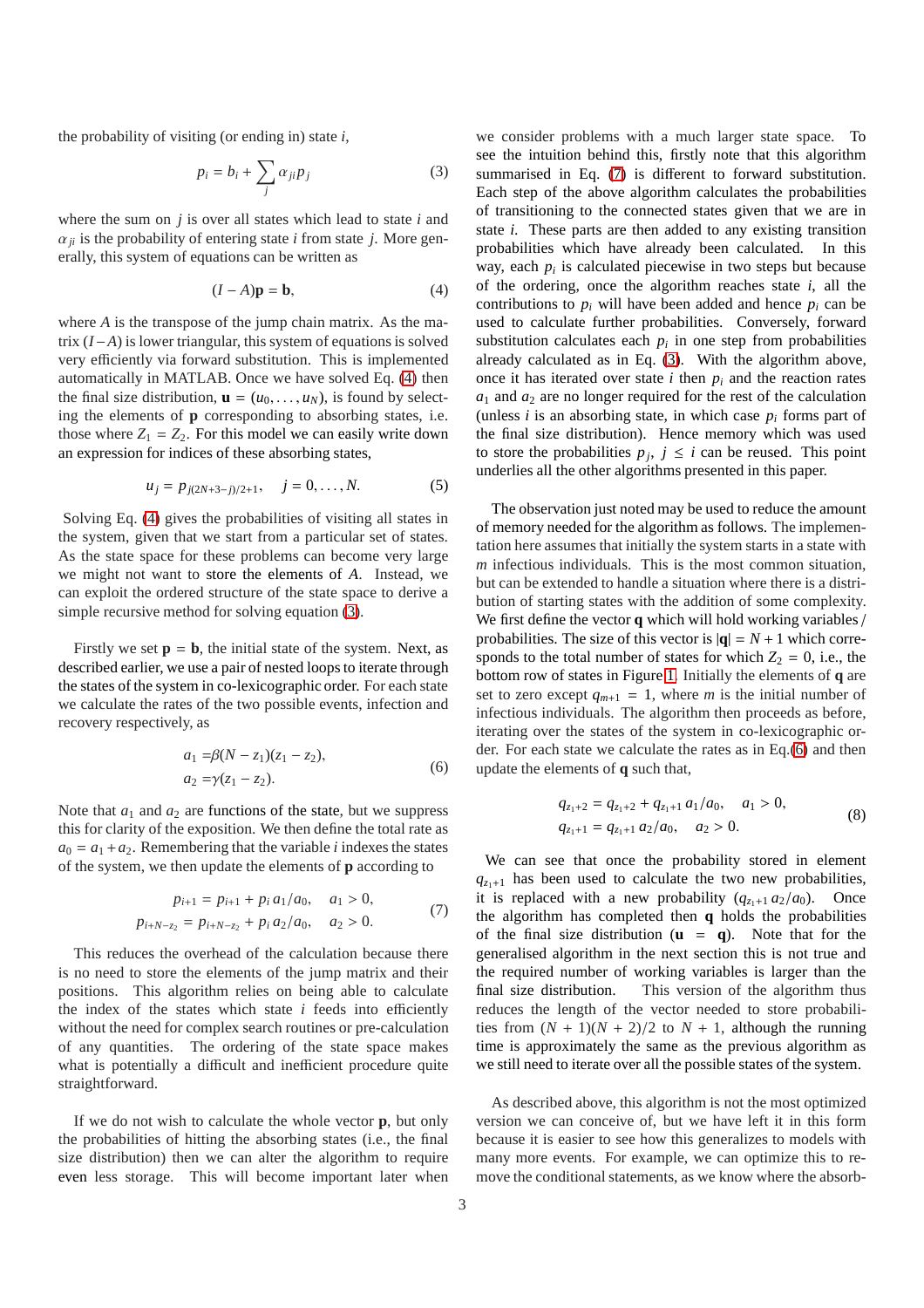ing and boundary states are, but this is more difficult for higherdimensional models. The simplicity of the algorithm makes this very computationally efficient. MATLAB code for evaluating this and the previous algorithm is given in the supplementary material. The implementation of Bailey's method due to [Neuts and Li](#page-7-19) [\(1996\)](#page-7-19) is very similar to the first algorithm [\(7\)](#page-2-2) for calculating the full vector **p**. Their method uses the population representation of the process hence it is more complicated (MATLAB code for this is presented in the supplementary material of [House et al. \(2013\)](#page-7-16)). In contrast, the algorithm above is simpler, requiring less computational operations and memory. There is also a clear physical interpretation as to the action of the algorithm at each iteration, which is subtly different to that of basic forward substitution. As we will now show, it also allows us to efficiently compute final size distributions for much more complicated models.

#### **3. Model with a phase-type infectious period distribution**

We now consider a model with a phase-type distribution for the infectious period. This is achieved by splitting the infectious period up into *k* stages, hence these are known as  $SI(k)R$  models. These are widely used in epidemiology as they capture a more realistic infectious profile where the time an individual remains infectious exhibits less variation about the mean in comparison to an exponential distribution [\(Keeling and Rohani](#page-7-20), [2008;](#page-7-20) [Black et al.](#page-7-25), [2009\)](#page-7-25). We do not consider models with a latent period (such as SEIR) because this has no effect on the final size distribution [\(Ball](#page-7-21), [1986](#page-7-21)); for time dependent quantities this would not be true.

If the infectious period is split into *k* stages then there will be  $k + 1$  possible events. We label these from 1 to  $k + 1$ , with the first event being the infection and events 2 through  $k + 1$  count progress through the infectious stages. The transition rates of each of the progression events is then *k*γ so that the mean duration of infection stays fixed at  $1/\gamma$ . The transitions and rates are summarised in Table [2.](#page-4-0) The size of the state space is now,

<span id="page-3-1"></span>
$$
\Phi(N,k) = \frac{(N+k+1)!}{(k+1)! \, N!} = \binom{N+k+1}{N}.\tag{9}
$$

This is the number of ways of allocating N individuals to  $k + 2$ classes  $(S, I_1, \ldots, I_{k+1}, R)$ . The state space and transitions for this model with  $N = 3$ ,  $k = 2$  $k = 2$  are illustrated in Figure 2 by slicing the state space according to values of  $Z_3$ ; these should then be visualised as being stacked on top of each other.

The final size distribution can then be found in the same way as for the SIR model, by forming the jump chain for the process and solving equation [\(4\)](#page-2-0). An obvious problem with this approach is that with an increasing number of phases, *k*, or population size, *N*, Φ becomes very large. Thus computing and storing the matrix *A* becomes expensive, so we need to use a recursive algorithm as discussed in the previous section. In particular, we do not wish to retain the full vector **p**, but only wish to calculate **u** using the least memory possible. This

reduction in storage is accomplished, as in the previous section, by exploiting the structure of the state space. As can be seen in Figure [2,](#page-3-0) the slices of the state space for  $Z_3 > 0$  have the same structure as the top part of the  $Z_3 = 0$  slice. Thus we can map the probabilities of reaching these states back into the vector holding the  $Z_3 = 0$  slice probabilities, replacing elements of the vector which are no longer required for the calculation.



<span id="page-3-0"></span>Figure 2: Illustration of the SI(2)R state space with  $N = 3$  'sliced' by values of *Z*3. The states are numbered according to their co-lexicographic order. Possible transitions are shown by arrows with transitions between values of  $Z_3$  denoted by red arrows with the destination states also indicated. The algorithm to calculate the final size distribution only requires space to hold  $\Phi(3, 1) = 10$  variables, which corresponds to the number of states with  $Z_3 = 0$ , i.e. the bottom slice.

For the  $SI(k)R$  model, the size of the vector, **q**, of working variables we need to store to compute the final size distribution is  $|\mathbf{q}| = \Phi(N, k-1)$ , which corresponds to the number of states of the system with  $Z_{k+1} = 0$ . For the basic SIR model ( $k = 1$ )  $\Phi(N, 0) = N + 1$ , which coincides with the number of elements in the final size distribution. For  $k > 1$  however, the algorithm requires more working variables so the mapping between the states of the system and the elements of **q** becomes more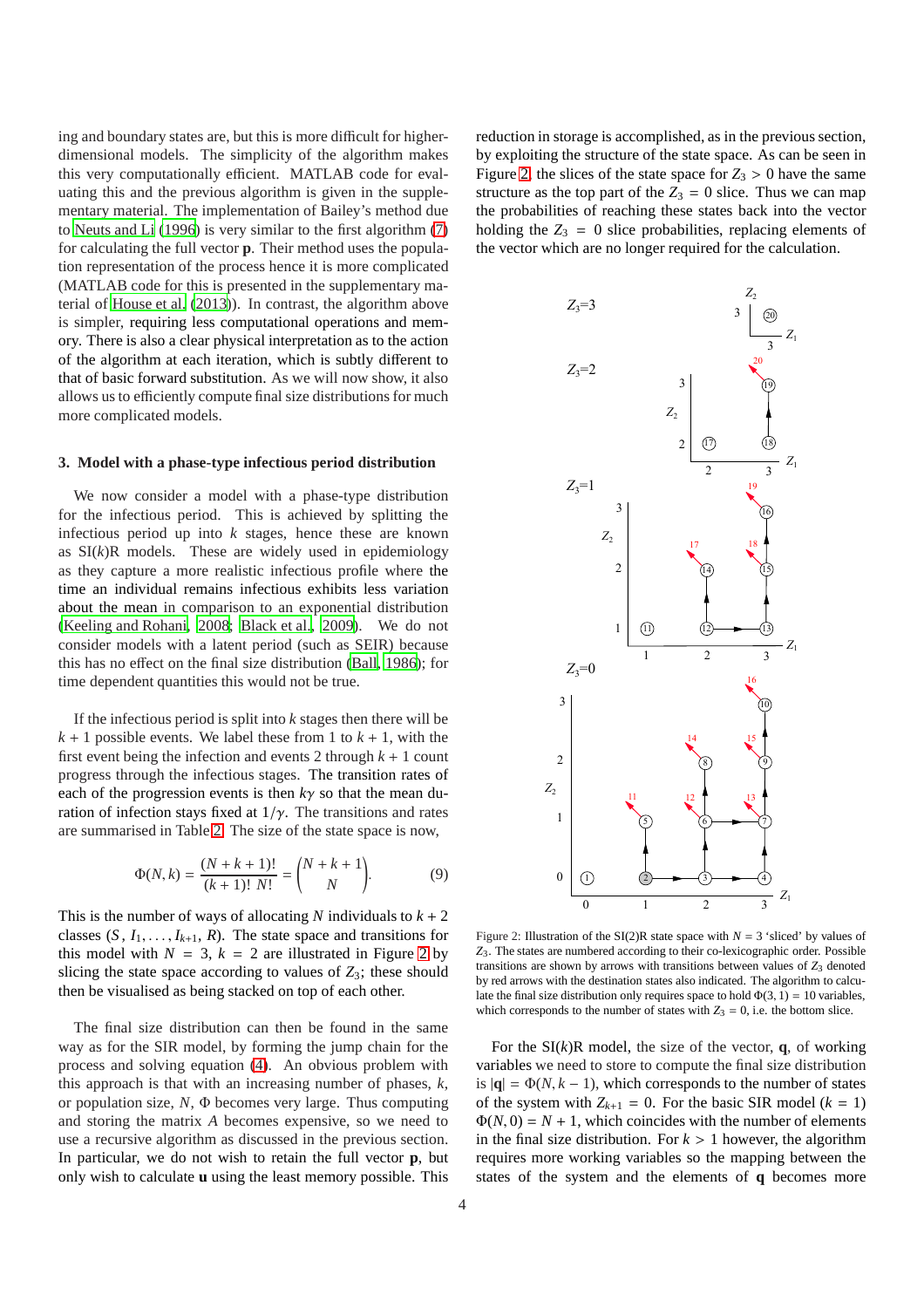| <b>Transition</b>                                                        | <b>Counter</b>      | Rate                        |
|--------------------------------------------------------------------------|---------------------|-----------------------------|
| $(S, I_1) \rightarrow (S - 1, I_1 + 1)$                                  |                     | $\beta(N-z_1)(z_1-z_{k+1})$ |
| $(I_{j-1}, I_j) \rightarrow (I_{j-1} - 1, I_j + 1)$ $  z_j   j = 2, , k$ |                     | $k\gamma(z_{i-1}-z_i)$      |
| $(I_k, R) \to (I_k - 1, R + 1)$                                          | $\mathcal{Z}_{k+1}$ | $k\gamma(z_k-z_{k+1})$      |

<span id="page-4-0"></span>Table 2: Transitions and rates defining the SI(k)R model with an Erlang distribution.  $R = N - S - \sum_{j=1}^{k} I_j$ , where N is the size of the population. Only states that change in a transition are presented.

complicated. The ratio of the number of states in the system to the number of elements of **q** is  $(k + 1)/(N + k + 1)$ , so there is an increasing benefit to this formulation of the algorithm as *N* increases.

The algorithm proceeds as follows: Initialization is done by setting the elements of **q** to zero, apart from  $q_{m+1} = 1$ , where *m* is the initial number of infectious individuals. As before, we iterate through the states of the system in co-lexicographic order with the use of a nested loop system. Thus we first loop over values of  $Z_{k+1} = 0, \ldots, N$ , which sets the limits for a second loop, nested within the first, which iterates over  $Z_k = z_{k+1}, \ldots, N$ , which sets the limits for a third loop *et cetera*. The state of the system is then  $z_i = (z_1, \ldots, z_{k+1})$ , where *i* is the running total of the number of states which have been looped over so far. In fact *i* is not actually needed for any calculations in the algorithm, but is useful for its description.

We now have to establish a mapping between a given state of the system  $z_i$  and where the probability of reaching that state is stored within the vector **q**. This is by done by introducing another counter  $\omega$  which indexes **q**. For each new value of  $Z_{k+1}$ the algorithm loops over, we calculate

<span id="page-4-1"></span>
$$
\xi = \Phi(N, k-1) - \Phi(N - z_{k+1}, k-1) + 1 \tag{10}
$$

and then set  $\omega = \xi$ . After each iteration,  $\omega \to \omega + 1$ , except when  $Z_{k+1}$  changes, in which case it is re-calculated from Eq. [\(10\)](#page-4-1). So for each value of  $Z_3$ ,  $\omega$  counts through the values  $\xi, \ldots, \Phi(N, k-1)$ .

For each value of  $z_i$  we then calculate the rates of all possible events,  $a_j$ ,  $j = 1, ..., k + 1$ , and their total  $a_0 = \sum_{j=1}^{k+1} a_j$  and update the elements of **q** as follows. For each event type  $j = 1, \ldots, k$  we update

<span id="page-4-3"></span>
$$
q_l = q_l + q_\omega a_j/a_0, \quad a_j > 0,
$$
 (11)

in order, where

<span id="page-4-2"></span>
$$
l = \omega + \Phi(N - z_j, j - 2). \tag{12}
$$

For the event of type  $k + 1$ , instead, we do

<span id="page-4-4"></span>
$$
q_{\omega} = q_{\omega} a_{k+1}/a_0, \quad a_{k+1} > 0.
$$
 (13)

These operations are just a generalisation of those given in Eq. [\(8\)](#page-2-4), where in the last step the probability stored in  $q_\omega$  is replaced by  $q_{\omega} a_{k+1}/a_0$ , which is the probability of a  $Z_{k+1}$  event from the current state.

Once the algorithm has iterated over all the states of the system, the elements of **u** can be extracted from **q**. Another way to find **u** is to extract the correct probabilities as the algorithm progresses: if it comes to a state which has zero probability of leaving (i.e., when  $Z_{k+1} = Z_1$ ), then it is an absorbing state corresponding to a final size, *Z*1. Because of the chosen ordering, the order in which absorbing states are encountered matches that of the final size distribution. An example of the output is shown in Figure 3 for the SI(4)R model and compared with the standard SIR model in the inset. Full code for generating this is given in the supplementary materials.

If  $k = 1$  then the algorithm presented in this section simplifies as the counter,  $\omega$ , becomes redundant. This is because,

$$
\xi = \Phi(N,0) - \Phi(N - z_2,0) + 1 = z_2 + 1,
$$

thus for each value of  $Z_2$ ,  $\omega$  would iterate over the values  $z_2 + 1, \ldots, N + 1$ . As  $Z_1$  already iterates over  $z_2, \ldots, N$ , then we can simply set  $\omega = z_1 + 1$ , and remove the  $\omega$  counter. Finally, the function *l*, given by Eq. [\(12\)](#page-4-2), reduces to  $l = z_1 + 2$  as  $\Phi(N - z_1, -1) = 1$ . Thus the update rules in Eqs. [\(11\)](#page-4-3) and [\(13\)](#page-4-4) reduce to those in Eq. [\(8\)](#page-2-4).

The power of this recursive approach comes from the simplicity of the algorithm, and hence the speed of execution. Obviously, this relies on being able to calculate the indexes  $\omega$  and *l* analytically, so this information does not need to be stored. Even though the size of the state space for such models can be into the hundreds of millions it can be processed very quickly and numerically it is very stable. This is in contrast to the method of [Ball \(1986](#page-7-21)) which, although it uses a much smaller set of equations and allows using any distribution for the infectious period, requires numbers retaining a high degree of accuracy which is harder for a computer to handle natively [\(Demiris and O'Neill, 2006\)](#page-7-9).

#### **4. Model with waning immunity**

We now use the methodology developed in the previous sections to calculate the total number of infections in a stochastic epidemic model with waning immunity. The simplest such model is a *susceptible-infected-recovered-susceptible* (SIRS) model [\(Keeling and Rohani, 2008](#page-7-20)). The transitions defining this are as in Table [1](#page-1-0) with the addition of

$$
(S, R) \to (S + 1, R - 1) \quad \text{at rate} \quad \mu R, \tag{14}
$$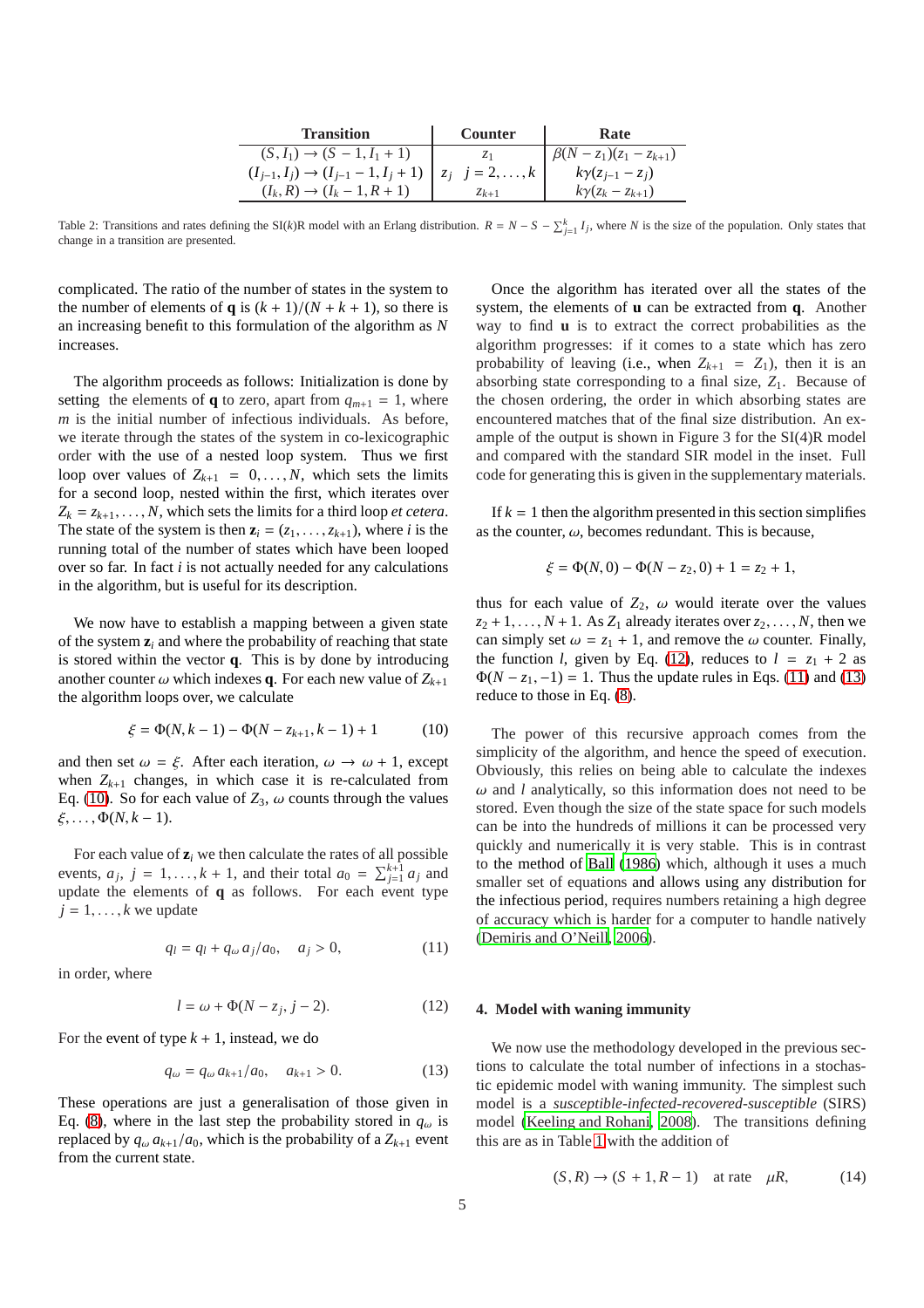

<span id="page-5-0"></span>Figure 4: Illustration of the structure of state space for the SIRS model with  $N = 3$  only showing the first three slices for  $Z_3 = 0, 1, 2$ . States are labelled by their co-lexicographic order. For each value of  $Z_3$  the slice of state space has the same structure as the triangular state space of the SIR model in Figure 1. Possible transitions between slices of constant *Z*<sup>3</sup> are shown with the red arrows along with the destination state.



Figure 3: Main plot shows the probability mass function for a SI(4)R model, with  $N = 100$ . The inset shows the difference between the pmfs for the Erlang(4) model and the basic exponential SIR model. Both epidemics start with 1 infectious individual. Other parameters:  $\beta = 2/(N - 1)$  and  $\gamma = 1$ .

where  $R = N - S - I$  is the number of recovered individuals. The state space in the population representation now contains loops and there is only one absorbing state corresponding to  $(S = N, I = 0, R = 0)$ . Thus, in this representation, we can no longer calculate the final size distribution (defined as the total number of infection events) from hitting probabilities. To move to the DA representation, we first denote the number of waning immunity events by  $Z_3$ . Such a model is different to the SIR model presented in Section 2 as there is no upper bound on the total number of infection events. Thus,

<span id="page-5-1"></span>
$$
S = N - Z_1 + Z_3, \quad I = Z_1 - Z_2, \quad R = Z_2 - Z_3,\tag{15}
$$

and the state space is unbounded.

The first part of the state space of this model, with  $N = 3$ , is illustrated in Figure [4.](#page-5-0) Each slice (constant value of  $Z_3$ ) has the same structure as the SIR model shown in Figure [1.](#page-1-1) The red arrows indicate  $Z_3$  transitions between different slices. Importantly, there are no loops in this state space because the counts can only ever increase. Thus the absorbing states are when  $Z_1 = Z_2 = Z_3$ , which corresponds to a final size of  $Z_1$ .

One way to calculate the final size distribution is to simply truncate the DA state space, form the jump chain and solve Eq. [\(4\)](#page-2-0). A much better way is to exploit the ordered structure of the state space to create a recursive method. By ordering the states with respect to the number of  $Z_3$  events, as in Figure [4,](#page-5-0) we can use Eqs. [\(15\)](#page-5-1) to derive limits on the possible number of *Z*<sup>1</sup> and *Z*<sup>2</sup> events,

$$
Z_3 \le Z_1 \le N + Z_3
$$
, and  $Z_3 \le Z_2 \le N + Z_3$ . (16)

This suggests we make a transformation of variables,  $Z'_1 = Z_1 Z_3$  and  $Z'_2 = Z_2 - Z_3$ , so the rates of events  $Z_1$ ,  $Z_2$  and  $Z_3$  become,

<span id="page-5-2"></span>
$$
a_1 = \beta(N - z'_1)(z'_1 - z'_2),
$$
  
\n
$$
a_2 = \gamma(z'_1 - z'_2),
$$
  
\n
$$
a_3 = \mu z'_2,
$$
\n(17)

respectively. Note, that these rates are now independent of *z*3.

To recursively compute the final size distribution (total number of  $Z_1$  events) we only need to store probabilities for the number of states in two slices of the state space. We denote these working variables as **q** and **h**, both of length  $\Psi$  =  $(N + 1)(N + 2)/2$ . We truncate the maximum number of  $Z_1$ events, and hence the largest possible observed final size at Λ. We then define the vector  $\mathbf{u} = (u_0, \dots, u_{\Lambda+1})$  which will hold the final size distribution. The last element of **u** will be probability of observing more than  $\Lambda$  infection events, which is also computed very naturally using this approach.

We initialize **q**, **h** and **u** by setting all their elements to zero, apart from  $q_{m+1} = 1$ , where *m* is the initial number of infectious individuals. The algorithm then proceeds as follows: for each value  $Z_3 = 0, \ldots, \Lambda$ , we iterate over all possible values of  $Z'_1$ and  $Z'_2$  in co-lexicographic order in exactly the same way as for the basic SIR model. As in the previous algorithm, we maintain a counting variable,  $\omega$ , which counts the number of states that have been iterated over for a given value of  $Z_3$ . The maximum value of  $\omega$  will be  $\Psi$  as this is the number of states in one slice of the state space.

For each state we calculate the rates of the three events from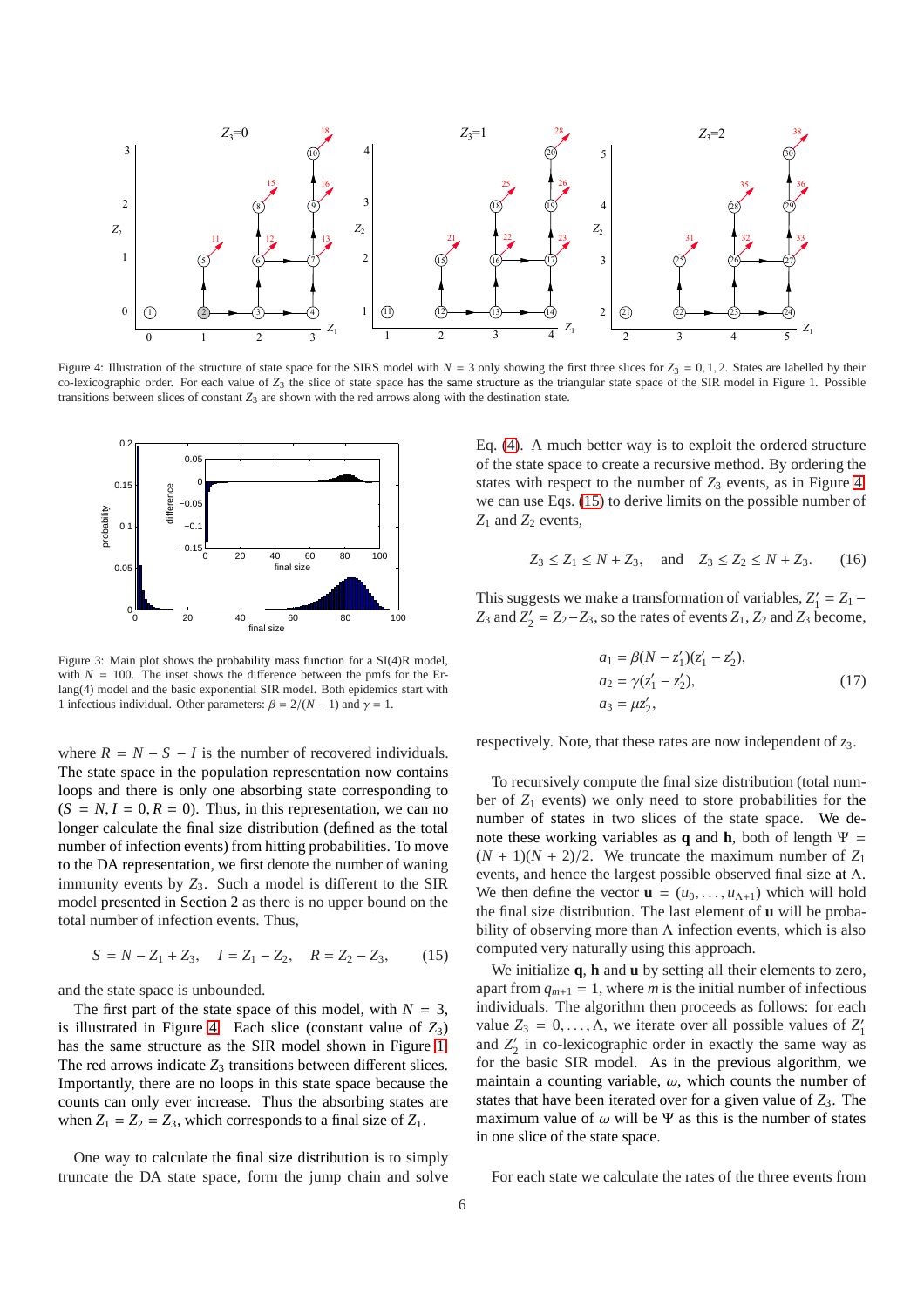

Figure 5: The probability mass function, **u**, for the total number of infections in an SIRS model with  $N = 30$ . The maximum number of infections, Λ, is set to 60. The bar at 61 is then the probability of  $Z_1 > 60$ . Parameters are:  $\beta = 3/(N - 1)$ ,  $\gamma = 1$  and  $\mu = 0.1$ .

Eq. [\(17\)](#page-5-2). We then update the elements of **q** and **h** as follows:

<span id="page-6-0"></span>
$$
q_{\omega+1} = q_{\omega+1} + q_{\omega} a_1/a_0, \quad a_1 > 0,
$$
  
\n
$$
q_{\omega+N-z'_2} = q_{\omega+N-z'_2} + q_{\omega} a_2/a_0, \quad a_2 > 0,
$$
  
\n
$$
h_{\omega-N+z'_2-2} = q_{\omega} a_3/a_0, \quad a_3 > 0,
$$
\n(18)

where  $a_0 = a_1 + a_2 + a_3$ . The first two equations in [\(18\)](#page-6-0) have the same form as for the SIR model given in Eq. [\(7\)](#page-2-2). In determining the element of **h** to update we have taken into account the transformation of variables above. Once the algorithm has iterated over all values of  $Z'_1$  and  $Z'_2$  we can update **u** as,

$$
u_{z_3} = q_1. \t\t(19)
$$

This follows because, for a given value of  $Z_3$ , the absorbing state is when  $Z'_1 = Z'_2 = 0$  which is stored in the first element of **q**. The algorithm then continues by setting  $q = h$ , then  $h =$ 0 and looping to the next value of *Z*3. Once all values of *Z*<sup>3</sup> have been iterated over, the probability of more than  $\Lambda$  infection events is simply

$$
u_{\Lambda+1} = \sum_{j=1}^{\Psi} q_j.
$$
 (20)

This sum is over the elements of **q** because in the last step of the algorithm the probabilities stored in **h** are moved to **q**. Alternatively,  $u_{\Lambda+1}$  could be calculated as  $1 - \sum_{j=1}^{\Lambda} u_j$ . Because of the ease with which we can calculate this probability, an alternative way to formulate the algorithm is to only terminate the recursion over  $Z_3$  once the probability of more than a given number of infections falls below some pre-defined threshold. Figure 5 shows the probability mass function of the total number of infections for an SIRS model with *N* = 30.

## **5. Discussion and Conclusion**

We have presented a new method for computing the final size distribution for a number of epidemic models. Using the DA representation of the stochastic process means the jump chain has a particularly simple form resembling a probability tree. This structure allows the derivation of an iterative method

for calculating the final size distribution. Although similar methods have been proposed for the SIR model [\(Neuts and Li](#page-7-19), [1996\)](#page-7-19), ours is both the simplest to implement and understand and is also more efficient computationally and in terms of memory usage. The biggest advantage of our method is its straightforward applicability to more complex models. We have demonstrated this by computing final size distributions for the SI(*k*)R model and the SIRS model, where the number of infection events is unbounded. This opens up these models for use in inference work using final size data [\(House et al., 2013\)](#page-7-16).

Although we have derived and illustrated these methods using models within epidemiology, they are much more general. They are applicable to Markovian models in which we wish to calculate hitting probabilities [\(MacNamara and Burrage](#page-7-26), [2010\)](#page-7-26) or where probabilities of given paths through a state space are required [\(Nowak and Chou, 2009;](#page-7-27) [Williams et al.](#page-7-28), [2013\)](#page-7-28). In ecology and epidemiology we are often interested in offspring distributions. This is the distribution of the number of secondary entities a single entity gives rise to over a particular lifetime. [Ross](#page-7-3) [\(2011\)](#page-7-3) has shown how offspring distributions for a stochastic model can be computed by recursively solving sets of linear equations. With the methodology presented here, these quantities could be computed more efficiently in much the same way as presented for the SIRS model.

A limitation on this method is that as more event types are added the size of the state space grows as described by Eq. [\(9\)](#page-3-1). Thus although typically we are not limited by memory due to the recursive nature of the solutions, the time to compute a distribution will grown linearly with the size of the state space. As an example of times for computation, the SI(4)R model shown in Figure 3 has  $N = 100$  and  $\Phi \approx 4.6 \times 10^6$ ; computation of the final size distribution is approximately 3.1 seconds using an algorithm programmed in C on a 2.5GHz machine. The same model with  $N = 200$  has  $\Phi \approx 70 \times 10^6$ ; this took 1.8 minutes to process. By normal standards, these are very large state spaces. One advantage of the Ball method is that it can handle any infectious period distribution for which we can write down the Laplace transform [\(Ball](#page-7-21), [1986\)](#page-7-21), whereas our method is limited to phase-type distributions.

For very large values of *k*, the number of stages in the infectious period, Ball's method combined with a variable precision arithmetic [\(Demiris and O'Neill, 2006](#page-7-9)) might outperform our method, depending on the implementation of the variable precision arithmetic. However, for values of *k* typically of interest, our method is the most efficient. Another important class of epidemic models are those with a structured population such as household or network models [\(Ball et al., 1997](#page-7-29); [Danon et al.](#page-7-30), [2011\)](#page-7-30). These have such large state spaces, even for modest population sizes, that our method would become impractical. For such models a number of good techniques have been developed [\(O'Neill, 2009](#page-7-31); [Neal](#page-7-32), [2012\)](#page-7-32).

Fundamentally the algorithm we have presented is a serial process, so there is little possibility of using parallel compu-